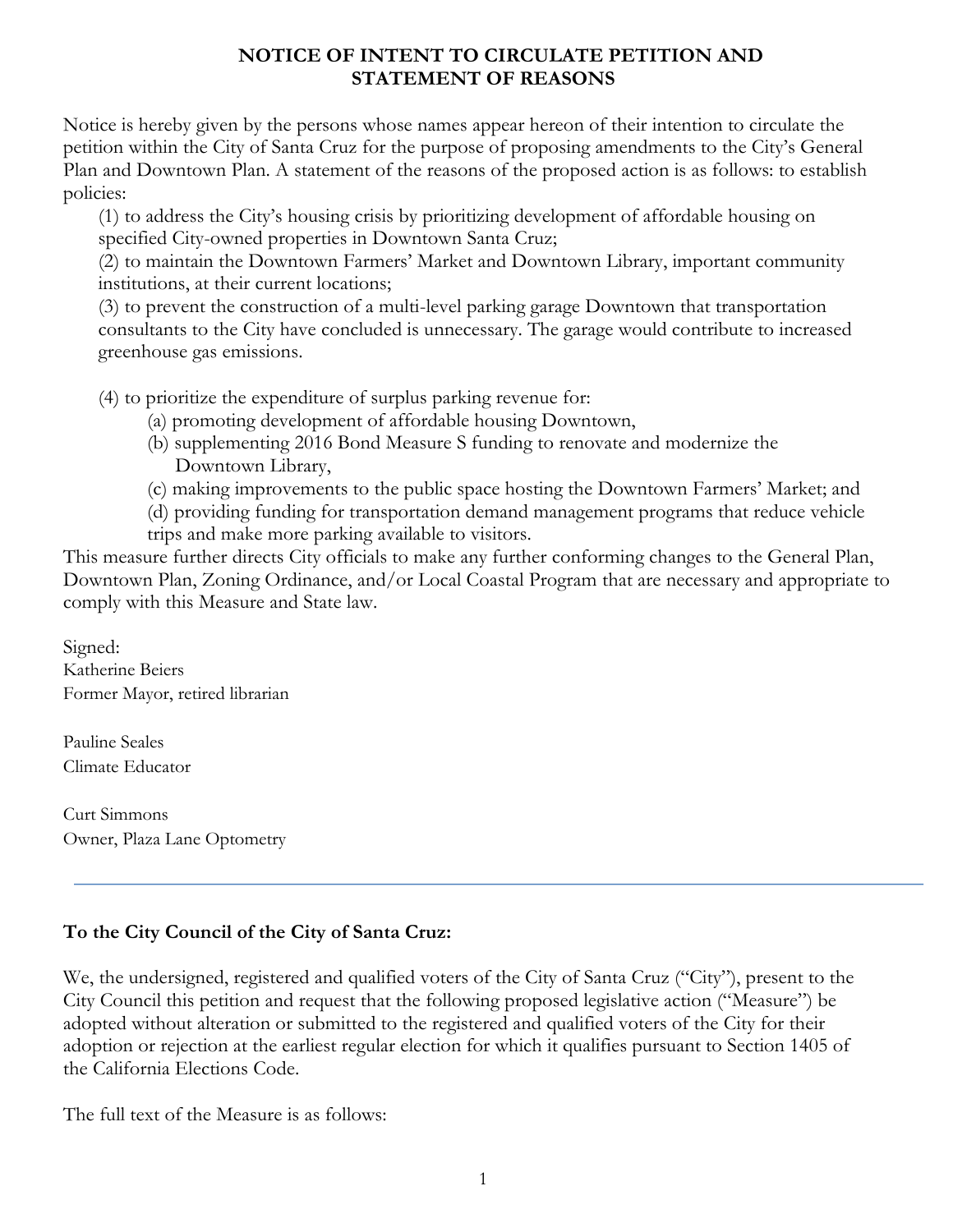## **The People of the City of Santa Cruz do hereby ordain as follows:**

## **Section 1. Purposes**

The purposes of this Measure are to establish policies: (1)

(1) to address the City's housing crisis by prioritizing development of affordable housing on specified City-owned properties in Downtown Santa Cruz;

(2) to maintain the Downtown Farmers' Market and Downtown Library, important community institutions, at their current locations;

(3) to prevent the construction of a multi-level parking garage Downtown that transportation consultants to the City have concluded is unnecessary. The garage would contribute to increased greenhouse gas emissions.

(4) to prioritize the expenditure of surplus parking revenue for:

- (a) promoting development of affordable housing Downtown,
- (b) supplementing 2016 Bond Measure S funding to renovate and modernize the Downtown Library,
- (c) making improvements to the public space hosting the Downtown Farmers' Market; and
- (d) providing funding for transportation demand management programs that reduce vehicle trips and make more parking available to visitors.

This measure further directs City officials to make any further conforming changes to the General Plan, Downtown Plan, Zoning Ordinance, and/or Local Coastal Program that are necessary and appropriate to comply with this Measure and State law.

## **Section 2. Findings**

The people of City of Santa Cruz find and declare:

### **1. Action is needed to maintain Downtown as a place where a broad diversity of people can meet their needs in a Complete Neighborhood.**

The Santa Cruz 2030 General Plan explicitly values "Complete Neighborhoods." These are neighborhoods where people can live, work, access goods and services, recreate, learn, and socialize. Complete Neighborhoods include housing for a diversity of income levels. The General Plan adds to the definition of Complete Neighborhoods: "Residents need access to parks, open space, and other places where they can relax and socialize." Planning for a Downtown that includes affordable housing prioritized on City-owned underutilized property, an improved Downtown Farmers' Market and event space, and a renovated and modernized Downtown Library at its historic location across from City Hall will enhance Downtown as a Complete Neighborhood. The experience of cities across the world is that Complete Neighborhoods reduce demand for auto transportation and parking.

## **2. Housing Affordability Is a Pressing Need.**

A. According to the National Low Income Housing Coalition report (2019), Santa Cruz is the least affordable small city in the US. The limited supply of housing and especially affordable housing relative to demand causes stress and disruption of our community.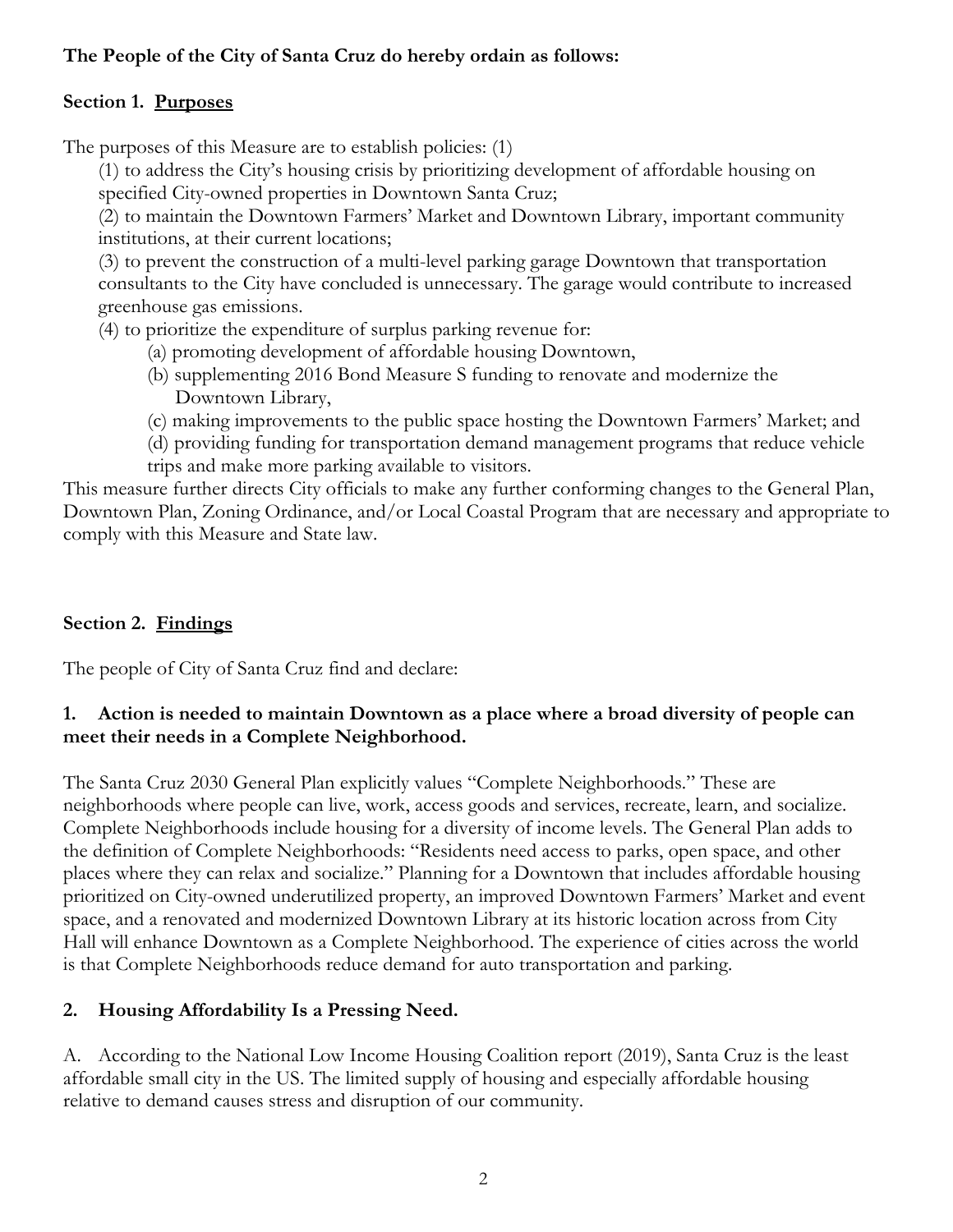B. In Downtown locations where parking demand can be met, conversion of specified City-owned surface parking lots for development of affordable multi-family dwellings can add at least twice as many and potentially three times as many affordable housing units as currently proposed for City Lot 4, the current site of the Downtown Farmers' Market on Cedar Street, including 120 to 200 units on Lot 7, a City-owned lot on Front Street, and additional units on other City parking lots specified for affordable housing development in this Measure. Public parking continuing on the ground levels of these and other structures can meet localized parking demand.

C. The Housing Crisis Act of 2019 ("SB 330") calls for the expansion of residential development opportunities throughout the City, including opportunities for affordable housing development. Consistent with this State law, this Measure prioritizes affordable housing development on certain designated City-owned parcels that are now used as surface parking lots.

# **3. Farmers' Market Open Space is a Community Priority.**

A. As more housing is developed Downtown, the need for public space for residents becomes more acute. As the City's General Plan provision calling for Complete Neighborhoods states, "Residents need access to parks, open space, and other places where they can relax and socialize."

B. Retaining the Downtown Farmers' Market where it has been for over two decades, at 119 Lincoln Street on the City-owned parcel known as Lot 4, will further the policies and goals of the City's General Plan that provides for "establishing a sense of place and walkability of the City," and of the Downtown Plan that provides that: "Open spaces within downtown Santa Cruz should have value and meaning; they should be carefully located where people want to be and in locations that take advantage of the unique resources, heritage, and traditions of the community." The proposed move of the Downtown Farmers' Market from its current location to the smaller Lot 7 on traffic-congested Front St. at Cathcart St. or another location would inhibit adherence to these policies and achievement of these goals, and is inconsistent with the Downtown Plan.

## **4. The Downtown Library, thoroughly modernized at its current location, can serve the public well and enhance the Civic Center.**

A. Measure S, passed in 2016, provides bond funds for the Santa Cruz Libraries Facilities Financing Authority to "modernize, upgrade and repair local libraries in Santa Cruz [and other locations] – replace failing roofs, outdated bathrooms, electrical systems/ structurally damaged facilities; support growing use by children, seniors, veterans and others; expand access to modern technology; and construct/ expand facilities where necessary."

B. City consultants Jayson Architecture have proposed plans to use a portion of the City's share of Measure S bond funds to thoroughly renovate the existing Downtown Library to create a 21<sup>st</sup>-century facility with new plumbing, electrical, HVAC, shelving, carpeting, lighting, and elevators, and adjacent handicapped and other parking. The proposal includes study rooms, a teen space, and a greatly increased children's area and large community room, both with outdoor patios.

C. Creating a state-of-the-art Downtown Library at its present site builds on the 117-year tradition of having the Library in the city's Civic Center.

## **5. Parking competes with and reduces opportunities for affordable housing.**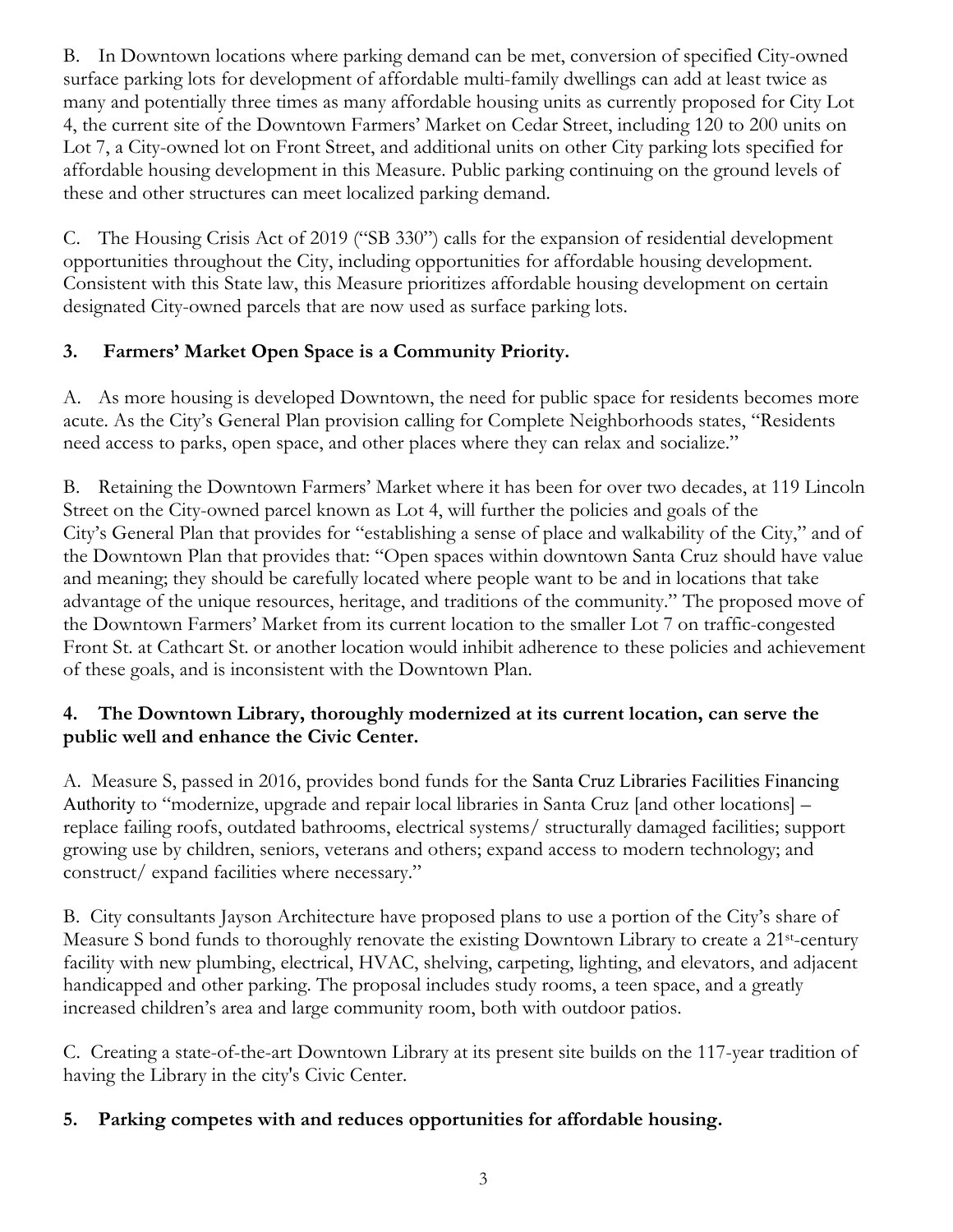A. Parking competes with housing for space. According to Urban Planning Partners, reporting to the Santa Cruz City Planning Commission on January 7, 2021, the space required to park two cars (including circulation space) is equivalent to the space required for a two-bedroom housing unit.

B. Parking competes with affordable housing for City funds. Tens of millions of dollars saved from not building a new garage can be used to support development of affordable housing Downtown.

C. Based on parking supply/demand projections and financial considerations, professional parking consultants have advised the City that a new parking garage is unnecessary. Nelson\Nygaard's "Economics of Parking: Santa Cruz Strategic Parking Plan" (2019), produced for the City of Santa Cruz, states, "The most fiscally prudent approach to accommodating additional demand: Modernize parking management and better align parking prices to the cost of building and maintaining the system." This report further states that "In aggregate almost thirty percent of off-street parking in the Downtown remains empty even at the peak of the peak times…. Oversupplying parking in a spaceconstrained area like a downtown can fragment the built environment, creating a less desirable place to work, live, visit, and walk around."

## **6. The City's Climate Action Goals can be advanced by this Measure.**

A. Prioritizing a public space for the Downtown Farmers' Market on Lot 4, Cedar St., will permit the preservation of Heritage trees and preserve the parcel for possible future development as a public space, park, or commons, thereby advancing the City's Climate Action Goals, rather than undermining them.

B. Expansion of auto infrastructure undermines the ability of the City to reduce automobile dependency, the largest local contributor to global warming. The City failed to achieve its Climate Action Plan (2012) goal of reducing vehicle trips within town by 10% by 2020.

C. Increasing the City's supply of affordable and market-rate housing can enable more workers to live close to their jobs in Downtown Santa Cruz, reducing vehicle miles traveled.

D. Prioritizing Lot 4 for the Downtown Farmers' Market and other fairs and public events will allow use of 2016 Measure S Bond funds to renovate and modernize the Downtown Library at its existing location, thereby reducing the production of greenhouse gases required for the construction of a new library as part of a mixed-use project on Lot 4. As the 2021 winners of the prestigious Pritzker Architecture Prize assert: "Never demolish, never remove – always add, transform and reuse."

# **7. Surplus parking revenue can support Downtown as a Complete Neighborhood.**

The City can avoid building a new garage by following consultant recommendations to make better use of existing parking resources. Savings from not building a garage can be invested in affordable housing and improvements to the Downtown Library and Downtown Farmers' Market infrastructure, as well as incentives for workers Downtown to commute by means other than single-occupant autos.

## **Section 3. Definitions**

As used in this measure: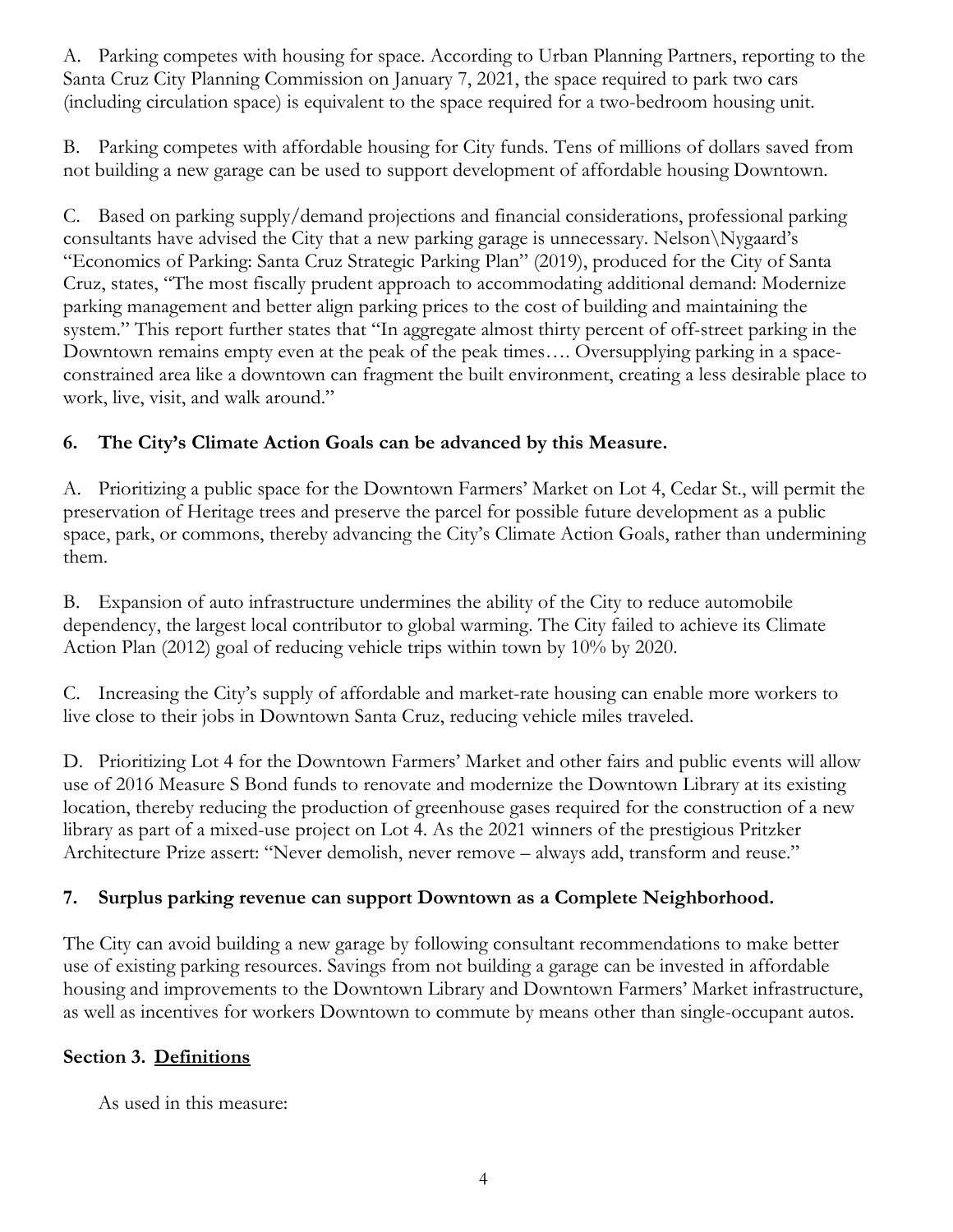"Affordable housing" means residential dwelling units which are affordable to extremely low, very low, low, median, or moderate income households as defined by the Affordable Housing Provisions of the Santa Cruz Municipal Code (Chapter 24.16), or by any federal or state housing program and are subject to rental, sale, or resale provisions to maintain affordability.

"Downtown Plan" means the City of Santa Cruz *Downtown Plan* (September 1991) As Amended through January 28, 2020 and the date of approval of this measure by the voters of the City of Santa Cruz.

"General Plan" means the City of Santa Cruz 2030 General Plan, as amended through the date of approval of this Measure by the voters of the City of Santa Cruz.

"Lot 4" means the City-owned parcel at 119 Lincoln Street on the east side of Cedar Street between Lincoln and Cathcart Streets (APN 005-141-21), as shown on **EXHIBIT B**.

"Measure" means this Initiative measure, including its statement of reasons and full text.

"SB 330" means the Housing Crisis Act of 2019, as approved by the Governor on October 9, 2019 and subsequently codified in the California Government Code.

"Surplus parking revenue" means revenue determined by the City Council to be in excess of what is required in order to maintain, improve or expand existing parking facilities or create new parking facilities in the Downtown Parking District.

"Zoning Code" means Title 24, Zoning, of the Santa Cruz Municipal Code.

### **Section 4. General Plan Amendments**

A. The voters hereby amend the City of Santa Cruz 2030 General Plan, Chapter 5 (Mobility), to add the following new General Plan Policy (addition in underline text):

M1.5.7 Prioritize, in a manner consistent with State law, the expenditure of surplus parking revenue from the Downtown Parking District for use in: 1) supporting the development of affordable housing for people who work Downtown; 2) establishing transportation demand management programs for people who work Downtown, including free transit passes; 3) supporting two Complete Neighborhoods projects – renovation and modernization of the Santa Cruz Public Libraries' Downtown Branch at 224 Church Street and improvements to Lot 4, to enhance the use of the space for public gatherings and recreation, including the Downtown Farmers' Market.

B. The voters hereby amend the City of Santa Cruz 2030 General Plan, Chapter 4, Land Use, to add the following new General Plan Policy LU3.7.2 under existing Policy LU3.7 as shown below (additions in underline text):

### **RESIDENTIAL USES**

LU3.7 Encourage higher-intensity residential uses and maximum densities in accordance with the General Plan Land Use designations. Cf. LU4.1.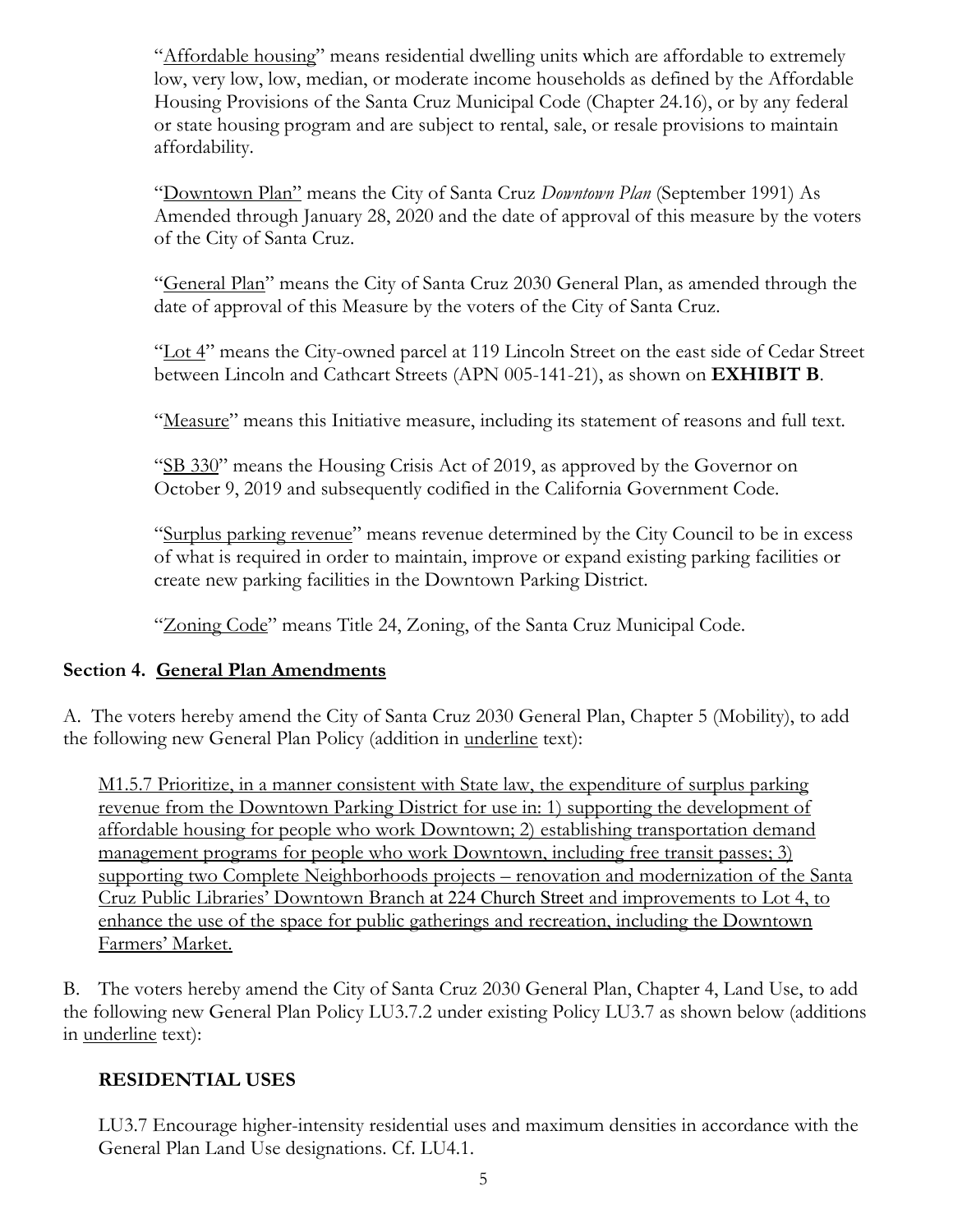LU3.7.1 Allow and encourage development that meets the high end of the General Plan Land Use designation density unless constraints associated with site characteristics and zoning development standards require a lower density. Cf. LU1.3

LU3.7.2 Require, to the maximum extent feasible, that certain designated parcels situated within the City of Santa Cruz Downtown Plan area, as shown in EXHIBIT A, and with the APNs as shown, that are City-owned parcels as of the date the voters approve this Measure, shall be developed with permanently affordable housing, with parking permissible on the ground level and not permissible on floors above the ground level, and public park space permissible, where appropriate. For Lots 14 and 16, library facilities and library-associated functions shall also be permissible on floors above the ground level. This Policy shall apply notwithstanding any subsequent sale or transfer of any City-owned parcels to private parties after the date the voters approve this Measure.

C. The voters hereby amend the City of Santa Cruz 2030 General Plan, Chapter 4, Land Use, to add the following new General Plan Policy LU1.1.6 under existing Policy LU1.1 as shown below (additions in underline text):

LU1.1.6 Recognize as a policy priority that the City-owned parcel at 119 Lincoln Street known as Lot 4 (APN 005-141-21) is the preferred long-term location of the Downtown Farmers' Market as well as other fairs and public events, with other ground-level uses incompatible with this priority strongly discouraged. This policy priority shall specifically not preclude the development of affordable housing and associated uses on Lot 4 above the ground level. Parking and other uses not associated with affordable housing are prohibited in any development on Lot 4 on floors above ground level.

D. The voters hereby amend the City of Santa Cruz 2030 General Plan, Chapter 4, Land Use, to add the following new General Plan Policy LU1.1.7 under existing Policy LU1.1 as shown below (additions in underline text):

LU1.1.7 Recognize as a policy priority that the current location of the Santa Cruz Public Libraries' Downtown Branch at 224 Church Street is the preferred long-term location of this important community institution, with other uses incompatible with this priority strongly discouraged.

## **Section 5. Downtown Plan Amendments**

A. The voters hereby amend the Downtown Plan, Chapter 1, Introduction, *Executive Summary*, pp. 10-11, to amend text as shown below (additions in <u>underline</u> text, deletions in strikethrough text):

[continued on next page]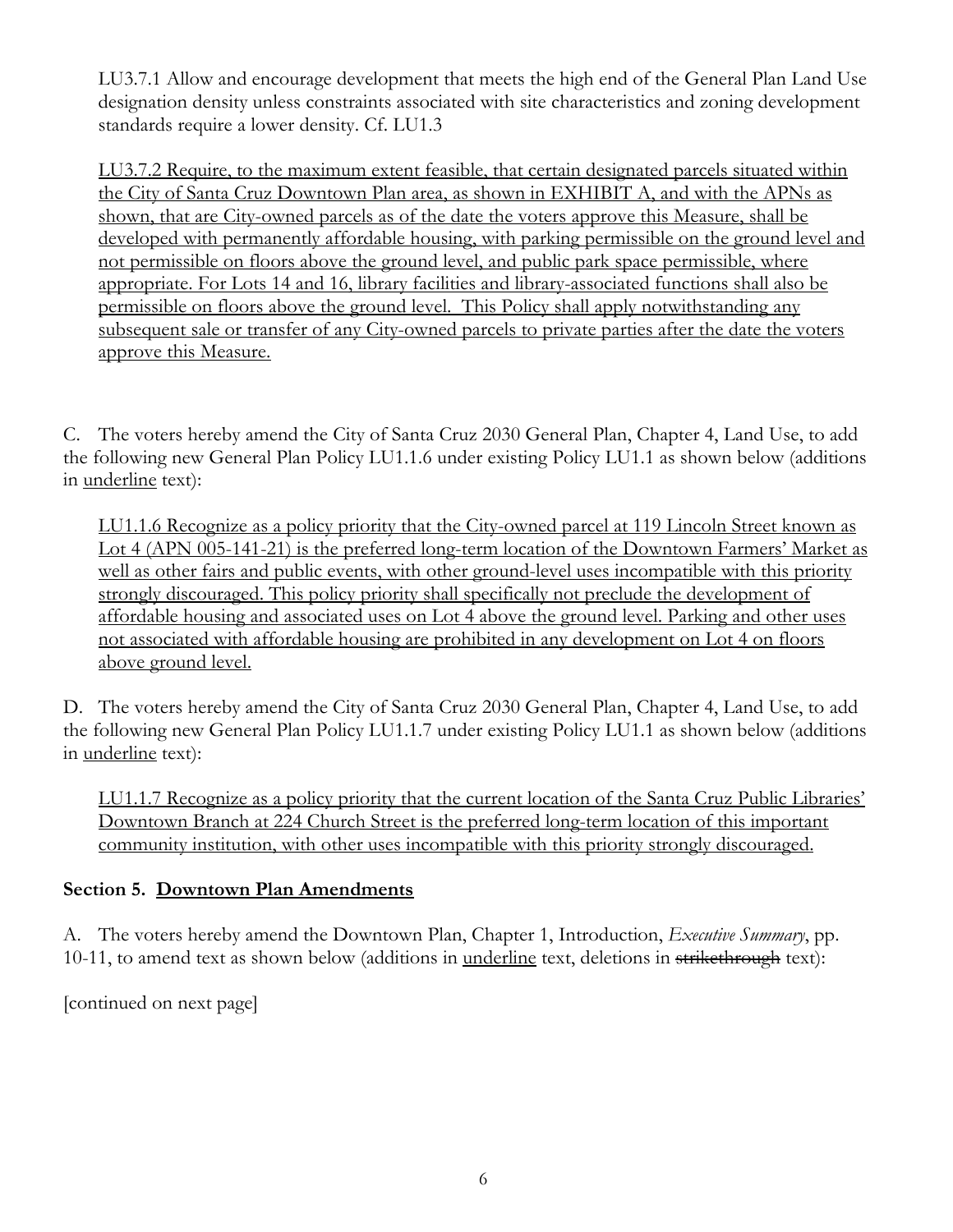

Pacific Avenue between Cathcart and Lincoln.



**Downtown Plan** 

Executive Summary Page 10

#### *Reinforcing the Pedestrian-Oriented Environment*

Downtown Santa Cruz should be a place where pedestrians feel comfortable throughout the day and nighttime hours. Great pedestrian places are those that always feel full and active, with people promenading, window shopping or watching other people, people sitting in cafes with friends, people passing by on bicycles, or people enjoying a spontaneous street performance. The public spaces and streets of downtown Santa Cruz must be appropriately scaled to ensure that a comfortable pedestrian environment is created. As the major open space within the downtown, streets should be designed to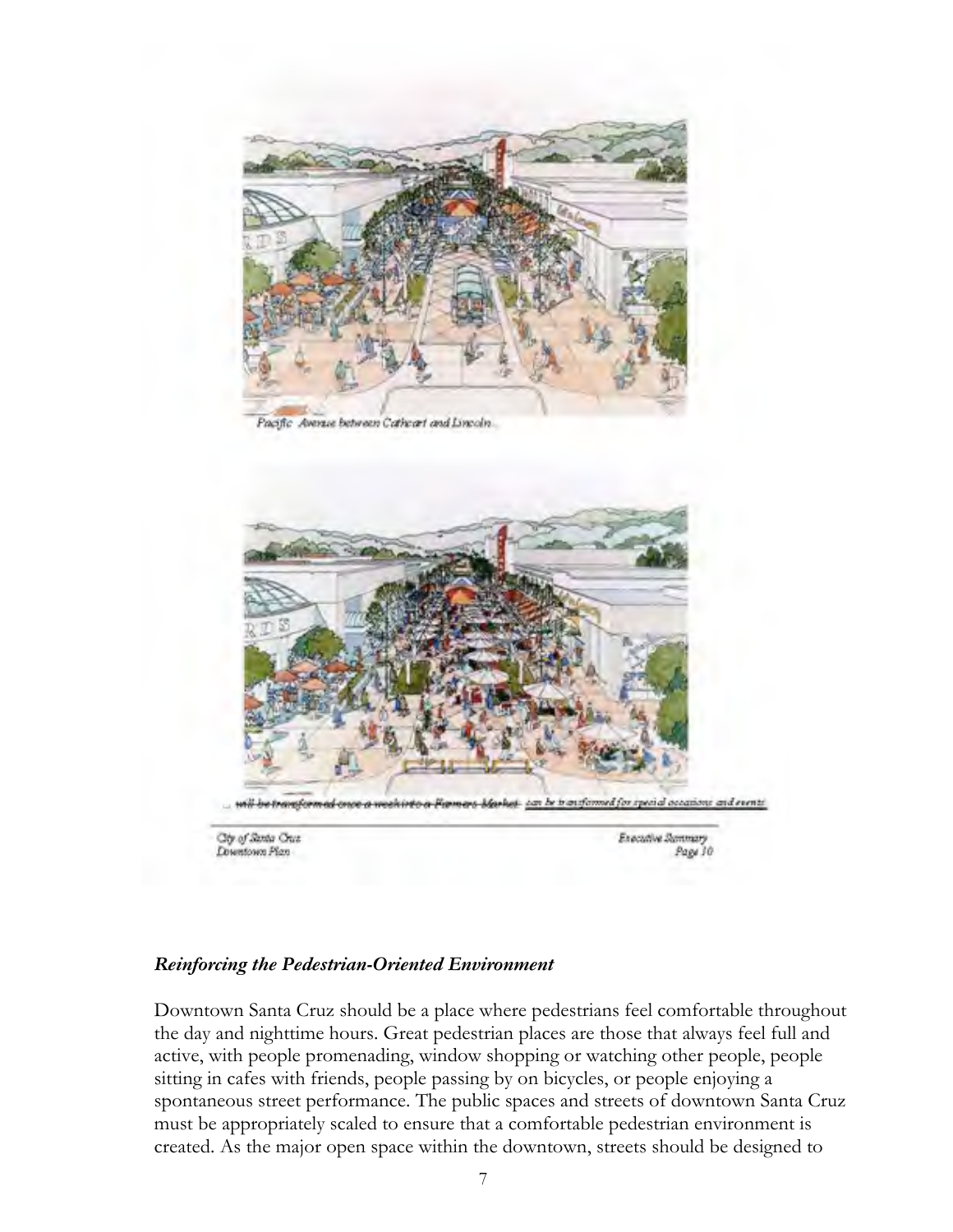respond to the cyclical nature and needs of the community. The ability to have larger pedestrian spaces when they are needed and more intimate and active places at other times will give the streets a life and character of their own. For instance, an annual parade or festival may warrant the temporary closure of all of Pacific Avenue to automobiles, whereas a weekly farmer's market could be accommodated on a particular street segment (e.g., between Cathcart and Lincoln). Similarly, traffic could be closed on other streets within the downtown (e.g., Cooper Street between Pacific and Front or Front Street between Water and River Streets) for special events.

B. The Downtown Plan, Chapter 1, Introduction, *Executive Summary*, p. 14 is amended as shown below (additions in <u>underline</u> text):

## *Housing Feasibility and Affordability*

A comprehensive housing implementation strategy should be developed by the City to establish a feasible program for the creation of market-rate and affordable housing, including developer incentives, land write-downs, public participation in financing, parking reductions, etc. The Downtown Plan does not recommend the imposition of exactions on commercial developers for the creation of residential development. However, the Downtown Plan requires, to the extent feasible, that certain designated parcels situated within the City of Santa Cruz Downtown Plan area as shown in Exhibit A, and with the APNs as shown, that are City-owned parcels as of the date the voters approve this Measure, shall be developed with permanently affordable housing, with parking permissible on the ground level and not permissible on floors above the ground level, and public park space permissible, where appropriate.

C. The Downtown Plan, Chapter 3, Land Use Plan, *The Cedar Street Village Corridor*, p. 29, is amended as follows (additions in <u>underline</u> text):

> The land use plan and the standards and guidelines strive to preserve and enhance the informal "village" qualities of the Cedar Street Corridor. Unlike the Pacific Avenue district, permitted ground-level uses include office in addition to retail, and residential uses are allowed at the ground level along the east-west streets and Center Street. No strict "buildto" lines are established, and the height of development is purposely stepped down to a maximum of 35 feet, or three floors. The land use plan further strives to preserve adequate space for the Downtown Farmers' Market on Lot 4, the City-owned parking lot at 119 Lincoln Street, the east side of Cedar Street between Lincoln and Cathcart Streets (APN 005-141-21).

D. The Downtown Plan, Chapter 4, Development Standards and Guidelines, *Additional Regulations – Upper Floor Uses*, p. 44, is amended as follows:

> (2) Multi-family Housing. Development projects containing up to 60 units in size are principally permitted uses. Residential uses shall incorporate sound attenuation space planning designs and construction materials and methods such that noise from nearby commercial activities do not unduly disturb occupants of new dwelling units. Residential development exceeding 60 units will be considered with a Special Use Permit if it can be demonstrated that such a development includes a mixture of unit types (e.g., variety of unit sizes) that will be attractive to a wide range of potential residents. Single-Room Occupancy projects require approval of an AUP and are subject to 24.12.1000 et seq. Single-Room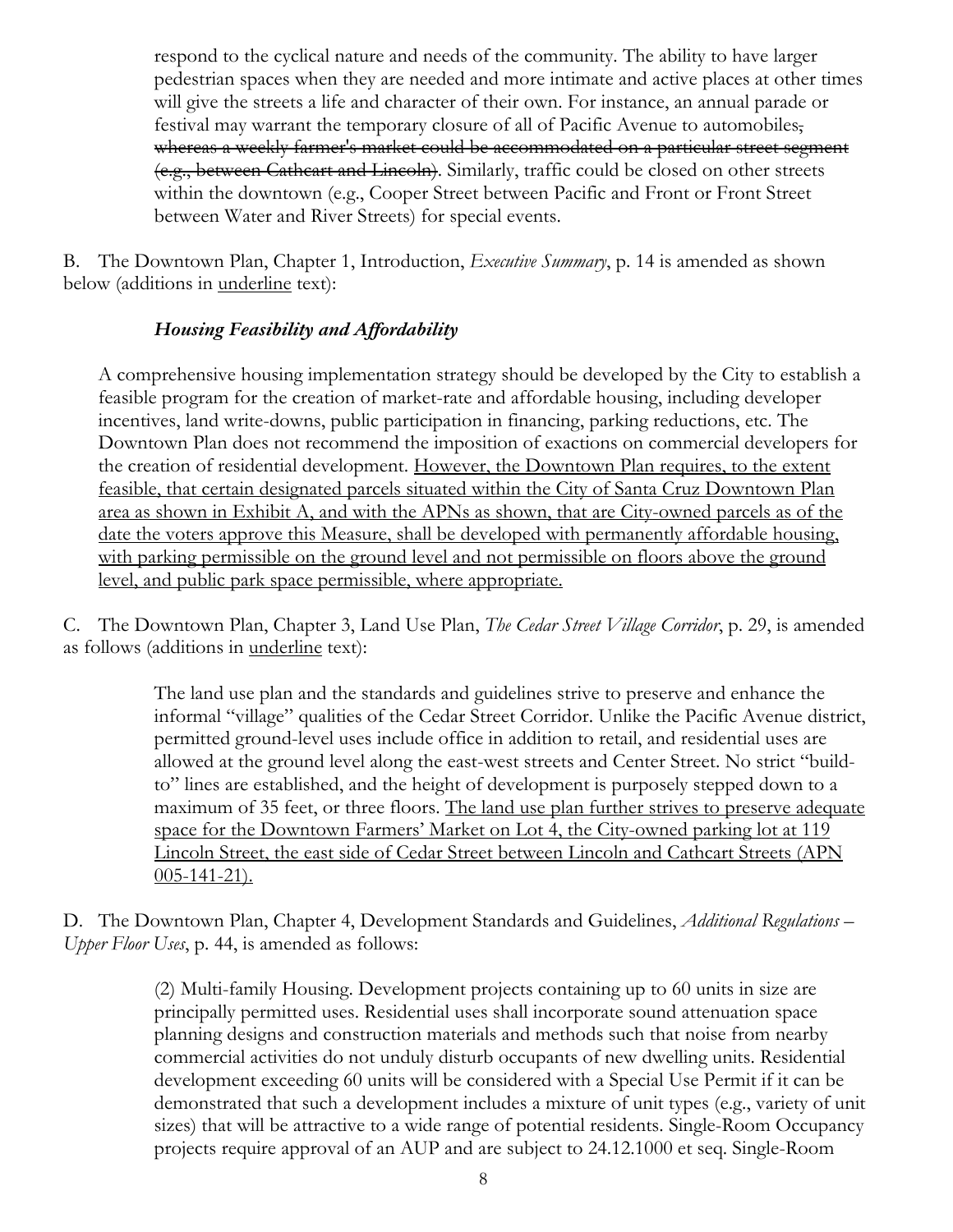Occupancy projects exceeding 60 units require approval of City Council. For properties east of Front Street between Soquel Avenue and Laurel Street, housing is a priority use and shall be at least 60% of the total floor area of the project. This requirement does not apply to properties within 75 feet of Laurel Street or Soquel Avenue. Parking shall be a prohibited use above the ground floor of any future development of the City-owned parcels referenced in Policy LU3.7.2 and shown in EXHIBIT A thereto, where upper level affordable housing development is prioritized.

E. The Downtown Plan, Chapter 6, Streetscape and Open Space Plan, *Pacific Avenue: Cathcart to Lincoln*, p. 105, first paragraph, is amended as follows (additions in underline text, deletions in strikethrough text):

### **Pacific Avenue: Cathcart to Lincoln**

The segment of Pacific Avenue between Cathcart and Lincoln Streets has a right-of-way width of approximately 80 feet. The area is characterized by a significant number of vacant parcels resulting from the earthquake. These sites include the Ford's Department Store property at Cathcart and Pacific, Plaza and Logos Books, and the Good Times and Gularte properties on the east side of Pacific Avenue. In spite of this devastation, the area is also characterized by several strong destinations including the Del Mar Theater, the Plaza Books Annex, and the Cat 'n' Canary clothing store, and the weekly farmer's market on the Ford's property. Redevelopment efforts are fairly advanced in the area, with three approved projects: two retail/residential developments on the Gularte and Good Times sites, and a retail/office development that will replace Logos Books.

F. The Downtown Plan, Chapter 6, Streetscape and Open Space Plan, *Pacific Avenue: Cathcart to Lincoln*, p. 106, second paragraph, is amended as follows (deletions in strikethrough text):

> The redevelopment of the Ford's and Plaza Books site will be critical to the achievement of a strong pedestrian environment in this area. The Plan recommends the consolidation of these two properties for the creation of a major retail anchor that could reinforce this portion of the downtown as a strong retailing destination. At the corner of Cathcart and Pacific, a setback of approximately 800 square feet is proposed as an entry plaza and cafe for this anchor use, to activate the street and to create a strong gateway to the downtown. Major storefront displays within the retail development would also serve to enliven the street and build off the creative windows across the street at Cat 'n Canary. The Plan also recommends that this segment of the street be closed on a weekly basis to accommodate the farmer's market.

G. The Downtown Plan, Chapter 7, Implementation and Management Strategy, *Downtown Management Strategy*, p. 130, is amended to delete text as follows (deletions in strikethrough text):

### **Farmer's Market**

• The CRM [Cooperative Retail Management entity] would assist in the coordination and administration of the weekly farmer's market on the City-owned parcel at 119 Lincoln Street, including issuance of permits, control over individual vendors, and logistics related to setup, trash control, storage of stalls and vehicles, and street cleanup.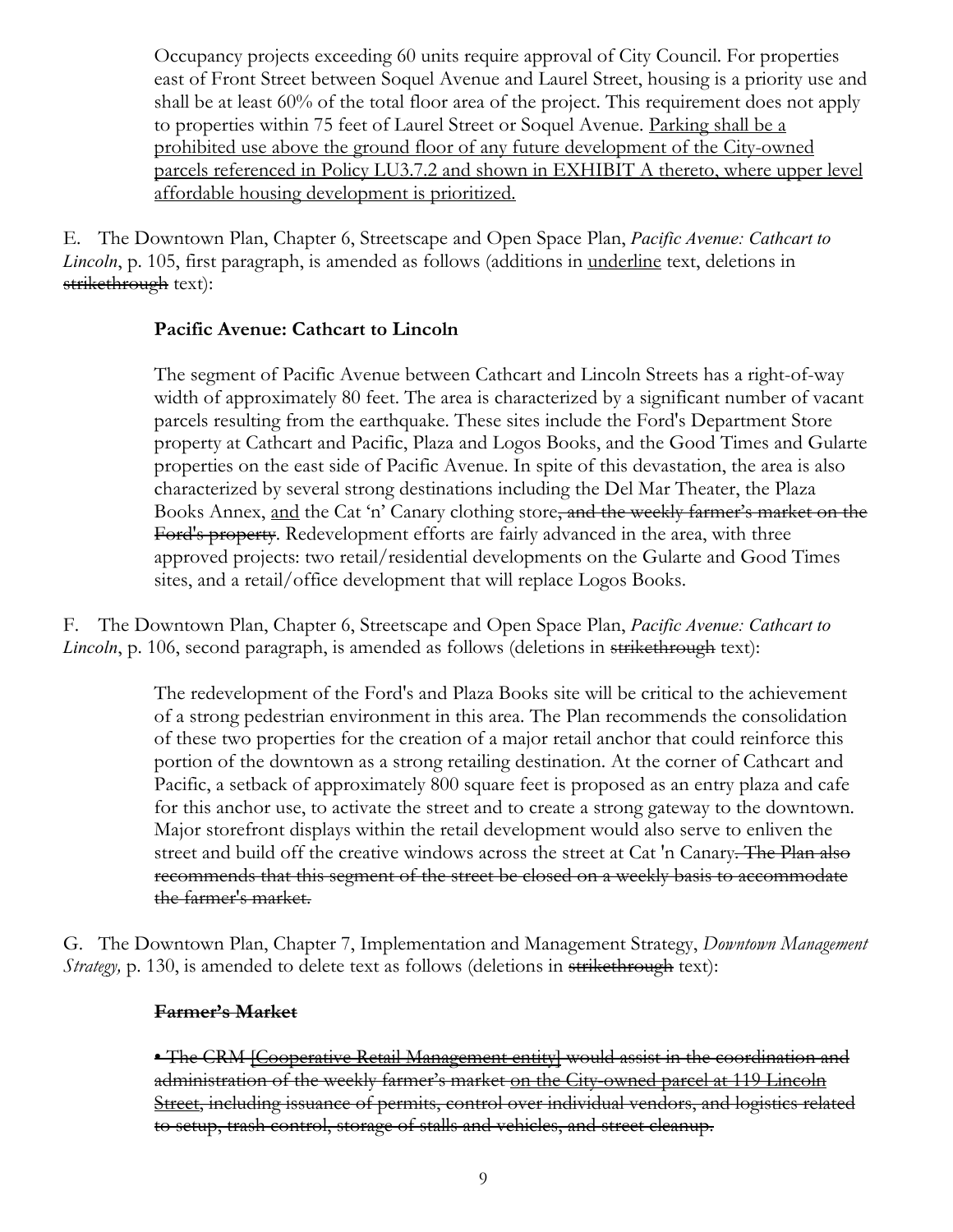### • The CRM would also coordinate with adjacent property owners and retailers to ensure that the farmer's market continues to be compatible with their merchandising.

### **Section 6. Implementation**

A. Effective Date. Upon the effective date of the approval of this Measure by the voters of the City of Santa Cruz, the provisions of Section 4 of the Measure concerning parcels that do not lie within the Coastal Zone are hereby inserted into the City of Santa Cruz General Plan, and the provisions of Section 5 of the Measure are hereby inserted into the City of Santa Cruz Downtown Plan; except that if the four amendments of the mandatory elements of the General Plan permitted by state law for any given calendar year have already been utilized in the year in which the Measure becomes effective, this General Plan amendment shall be the first amendment inserted into the City of Santa Cruz General Plan on January 1 of the next year. At such time as the provisions of Section 4 of the Measure are inserted into the City of Santa Cruz General Plan, and the provisions of Section 5 of the Measure are inserted into the City of Santa Cruz Downtown Plan, any provisions of the City of Santa Cruz Zoning Code, as reflected in the Zoning Code itself or in the City of Santa Cruz Zoning Map, that are inconsistent with the provisions of Section 4 and/or Section 5 of this Measure shall not be enforced. The exception to the effective date is the Measure's application to parcels within the Coastal Zone. Parcels within the Coastal Zone require a Local Coastal Program amendment. The City Council is directed to submit an amended Local Coastal Program to the Coastal Commission within 6 months of voter approval, incorporating the provisions of Section 4 of this Measure. If the Coastal Commission denies the amendment, this Measure's application to parcels within the Coastal Zone will be void. If the Coastal Commission requires a modification of the amendment, the City Council will have 4 months to approve the modification or withdraw the amendment. For parcels within the Coastal Zone, the provisions of this Measure shall go into effect immediately upon Coastal Commission approval of an amended Local Coastal Program. No voter approval is necessary for the City Council to agree to a modification of the Local Coastal Program required by the Coastal Commission.

B. Interim Amendments. The date that the notice of intention to circulate this Initiative was submitted to the City elections official is referenced herein as the "Submittal Date." The City of Santa Cruz General Plan in effect on the Submittal Date as amended by this Measure is required by state law to comprise an integrated, internally consistent, and compatible statement of policies for the City of Santa Cruz. In order to ensure that nothing in this Measure would prevent the General Plan from being an integrated, internally consistent, and compatible statement of the policies of the county, as required by State law, and to ensure that the actions of the voters in enacting this Measure are given effect, any amendment or update to the General Plan that is adopted between the Submittal Date and the date that the General Plan is amended by this Measure shall, to the extent that such interimenacted provision is inconsistent with the General Plan provisions adopted by this Measure, be amended as soon as possible to ensure consistency between the provisions adopted by this Measure and other provisions of the General Plan.

C. Compliance with SB 330. The City of Santa Cruz and its City Council are hereby authorized and directed to amend the Santa Cruz General Plan, Downtown Plan, all specific plans, the Zoning Ordinance, the Zoning Map, Land Use Maps, and any other ordinances and policies affected by this Measure as soon as possible and in the manner and time required by any applicable state law, to ensure consistency between the policies adopted in this Measure and any governing provisions of SB 330.

D. Other City Ordinances and Policies. The City of Santa Cruz and its City Council are hereby authorized and directed to amend the Santa Cruz General Plan, Downtown Plan, all specific plans, the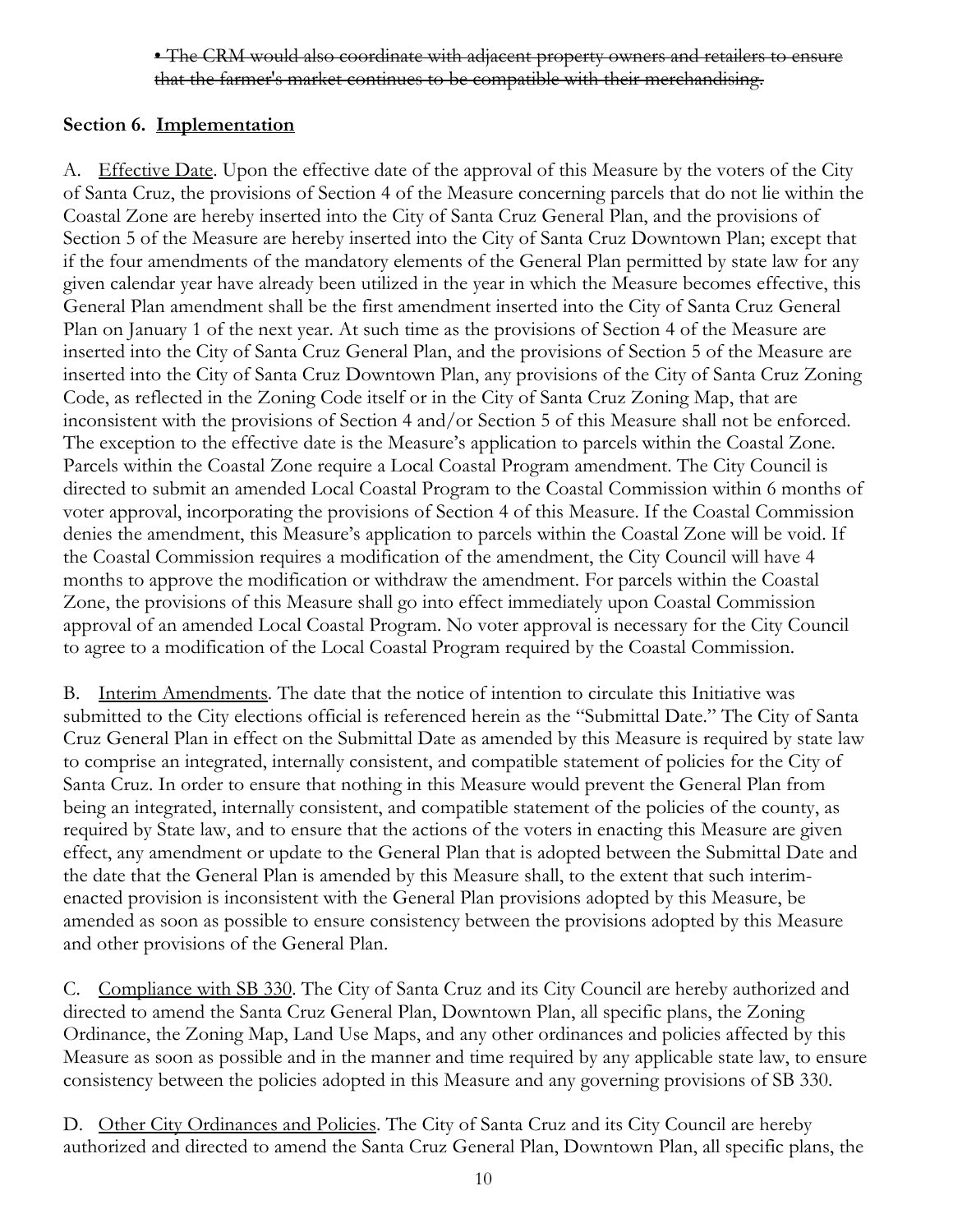Zoning Ordinance, the Zoning Map, Land Use Maps, and any other ordinances and policies affected by this Measure as soon as possible and in the manner and time required by any applicable state law, to ensure consistency between the policies adopted in this Measure and other elements of the General Plan, Downtown Plan, all specific plans, the Zoning Ordinance, the Zoning Map, Land Use Maps, and other City ordinances and policies.

### **Section 7. Severability and Interpretation**

A. This Measure shall be interpreted so as to be consistent with all federal and state laws, rules, and regulations. If any section, sub-section, sentence, clause, phrase, part, or portion of this Measure is held to be invalid or unconstitutional by a final judgment of a court of competent jurisdiction, such decision shall not affect the validity of the remaining portions of this Measure. The voters hereby declare that this Measure, and each section, sub-section, sentence, clause, phrase, part, or portion thereof would have been adopted or passed even if one or more sections, sub-sections, sentences, clauses, phrases, parts, or portions are declared invalid or unconstitutional. If any provision of this Measure is held invalid as applied to any person or circumstance, such invalidity shall not affect any application of this Measure that can be given effect without the invalid application. This Measure shall be broadly construed in order to achieve the purposes stated in this Measure.

B. If any portion of this Measure is held by a court of competent jurisdiction to be invalid, the voters hereby declare their strong desire that: (i) the City Council use its best efforts to sustain and re-enact that portion, and (ii) the City Council implement this Measure by taking all steps possible to cure any inadequacies or deficiencies identified by the court in a manner consistent with the express and implied intent of this Measure, including adopting or reenacting any such portion in a manner consistent with this Measure.

C. Should the City Council determine that it is impossible to comply with the requirements of state law without amending the General Plan and/or Zoning Code in a manner inconsistent with the purposes, intent, or operative provisions of this Measure, it shall first seek voter approval of any proposed inconsistent amendments, and should the voters reject such amendments the City Council shall thereafter seek a judicial declaration or similar relief from a court of competent jurisdiction as to the existence and extent of the proposed amendments' inconsistencies with this Measure.

## **Section 8. No Unconstitutional Taking**

This initiative is not intended, and shall not be applied or construed, to authorize the City to exercise its powers in a manner which will take private property for public use without the payment of just compensation, but shall be interpreted, applied and implemented so as to accomplish its purposes to the maximum constitutionally permissible extent. If application of this initiative to a specific property of record as of its effective date would create a taking, then the City Council may allow additional uses on said property, upon findings that the level of additional development permitted is the minimum necessary to avoid a taking, and no lesser level of development would be sufficient to avoid a taking.

## **Section 9. Amendment or Repeal**

Except as otherwise provided herein, this Measure, including the General Plan Amendments and Downtown Plan Amendments enacted hereby, may be amended or repealed only by a majority of the voters of the City of Santa Cruz.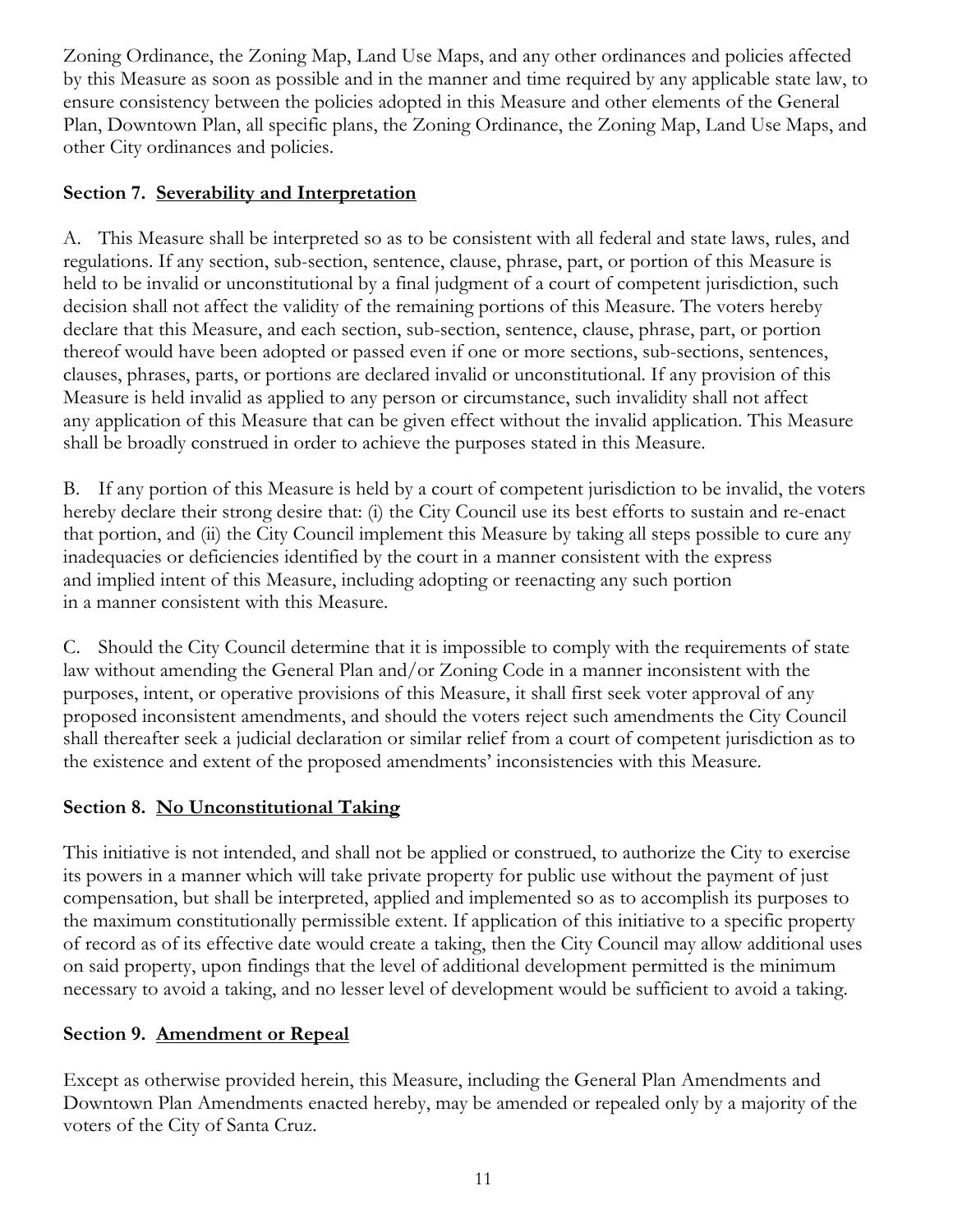### **Section 10. Effective Date and Duration**

A. The provisions of this initiative shall remain in effect through the year 2050.

B. This initiative shall take effect 10 days after the city council declares the results of the election approving this measure.

## **Section 11. Conflicting Ballot Measures**

In the event that this Measure and another measure or measures relating to the same or similar subject matter shall appear on the same election ballot, the provisions of the other measures shall be deemed in conflict with this Measure. In the event that this Measure shall receive a greater number of affirmative votes, the provisions of this Measure shall prevail in their entirety, and the provisions of the other measure or measures shall be null and void.

# **Exhibit List**

**EXHIBIT A.** Map depicting City-owned parcels in the Downtown Plan area currently used as surface parking lots, to be prioritized for affordable housing development, as designated in this Measure (APN Nos. 005-048-11; 005-048-12; 005-075-12; 005-142-09; 005-151-35; 005-151-48; 005-153-03; 005-153- 05; 005-153-17; 005-153-28; 005-153-29; 007-012-01; 007-012-02).

**EXHIBIT B.** City Parking Lot 4. Map showing Santa Cruz City-owned parcel at 119 Lincoln Street on the east side of Cedar Street between Lincoln and Cathcart Streets (APN 005-141-21).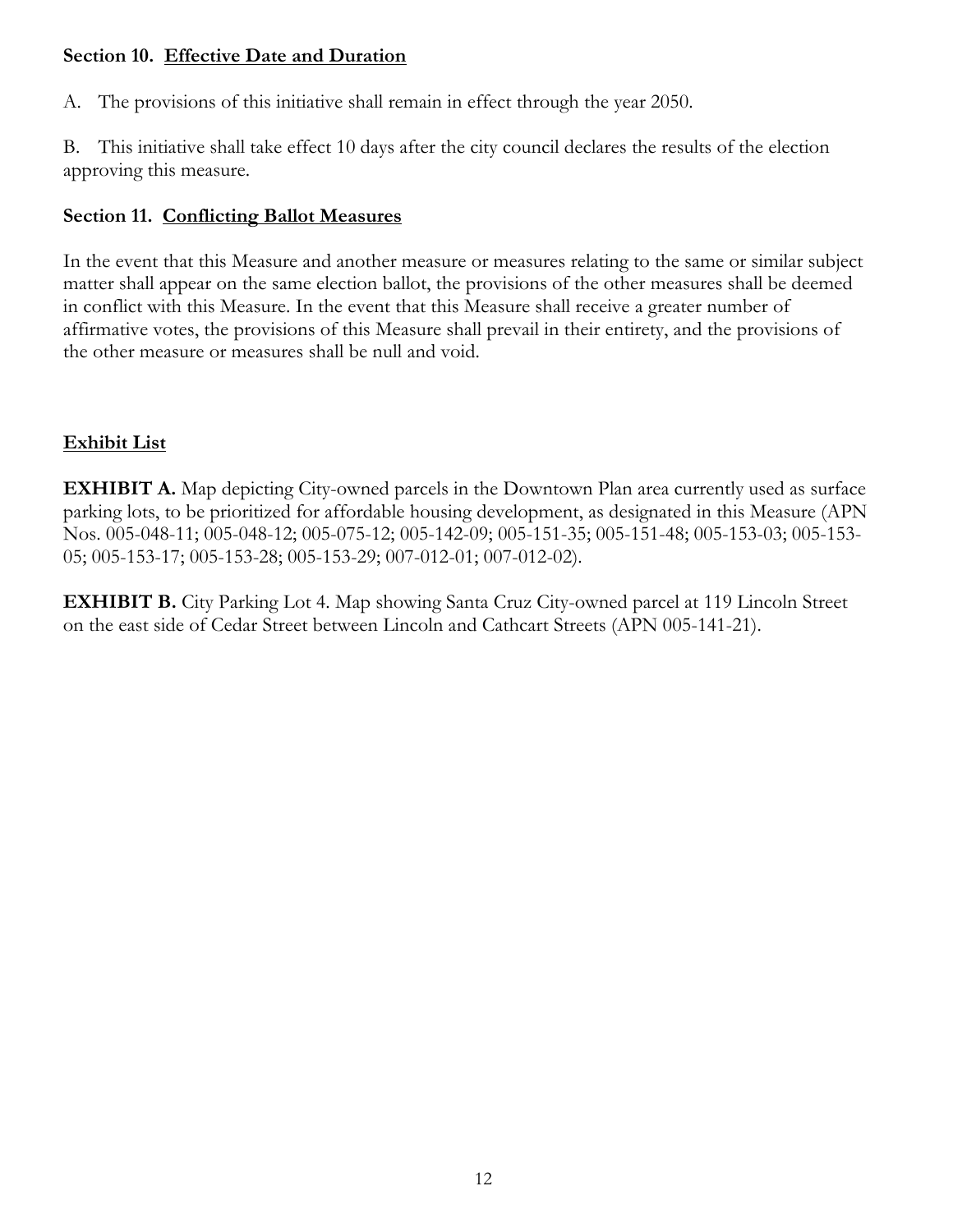#### **EXHIBIT A**

**Map depicting City-owned parcels situated within the Downtown Plan area, currently used as surface parking lots, to be prioritized for affordable housing development, as designated in this Measure.**



| Location        | Parking |                  |                                           |
|-----------------|---------|------------------|-------------------------------------------|
| on Map          | Lot     | <b>APN</b>       | <b>Street Location</b>                    |
| 7a              |         | $005 - 153 - 03$ | <b>Front Street</b>                       |
| 7b              |         | $005 - 153 - 05$ | <b>Front Street</b>                       |
| 7c              |         | 005-153-17       | Front Street at corner of Cathcart Street |
| 7d              |         | $005 - 153 - 28$ | <b>Front Street</b>                       |
| 7e              |         | $005 - 153 - 29$ | <b>Front Street</b>                       |
| 8               | 8       | $005 - 075 - 12$ | Cedar Street at corner of Lincoln Street  |
| $\overline{Q}$  | 9       | 005-142-09       | Cedar Street at corner of Elm Street      |
| 11              | 11      | $005 - 151 - 35$ | <b>Front Street</b>                       |
| 14              | 14      | $005 - 048 - 11$ | Locust Street                             |
| 16              | 16      | $005 - 048 - 12$ | Church Street                             |
| 26a             | 26      | 007-012-01       | Center Street at corner of Laurel Street  |
| 26 <sub>b</sub> | 26      | $007 - 012 - 02$ | Center Street                             |
| 27              | 27      | 005-151-48       | Front Street at corner of Laurel Street   |